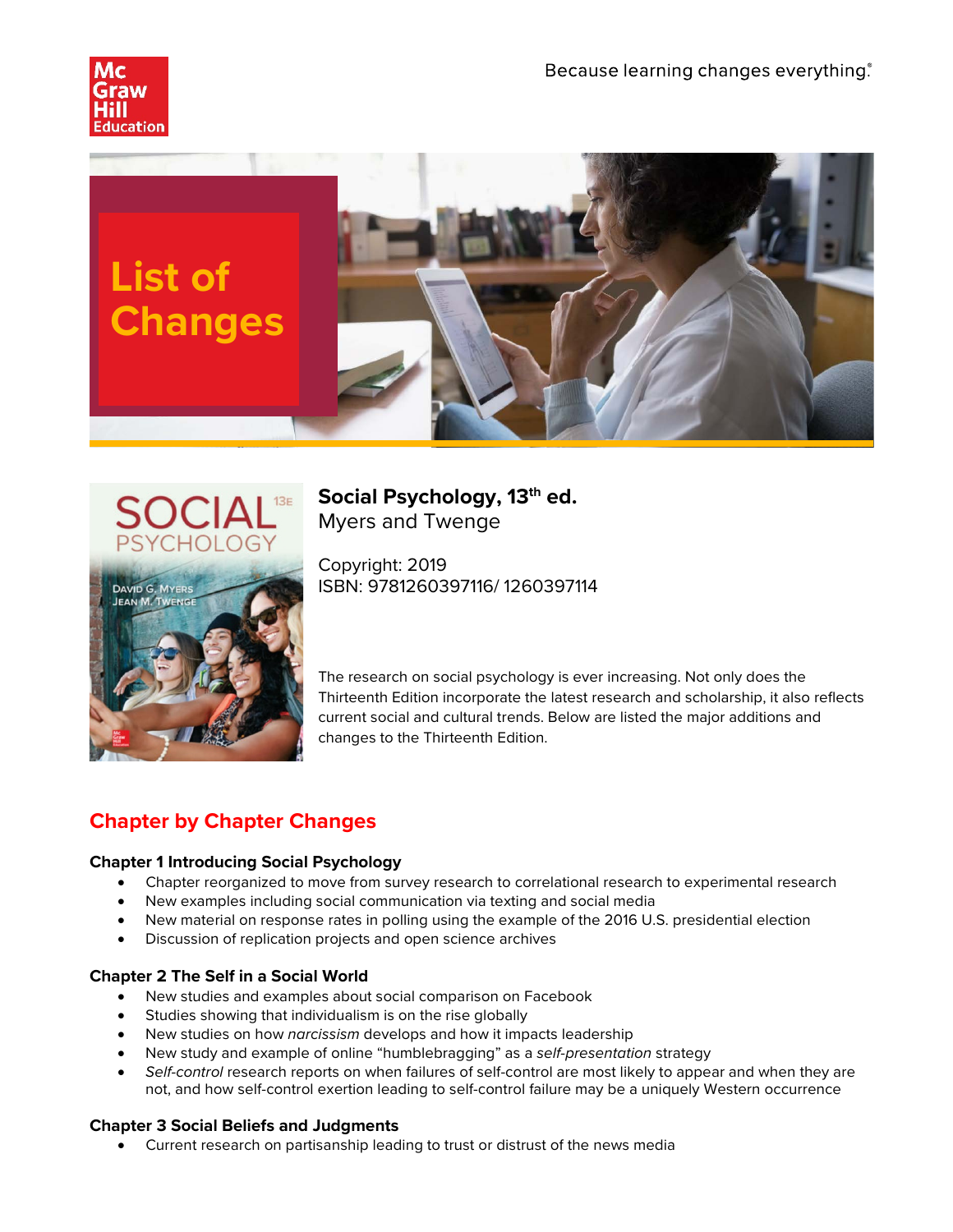- New *priming* research with a new figure and a subliminal-exposure example
- Example of how *embodied cognition* can be social and positive
- New *overconfidence* research on how people can change their opinions
- New *confirmation bias* research on "ideological echo chambers"
- Updated statistics on transportation safety as related to the *availability heuristic*
- New example about fake news as related to *belief perseverance*

#### **Chapter 4 Behavior and Attitudes**

- Political example of the disconnect between stated attitudes and actual behavior
- Research on what is necessary for an attitude to lead to behavior
- Added research reporting on criticisms of the *implicit association test (IAT)*

#### **Chapter 5 Genes, Culture, and Gender**

- Chapter reorganized to flow smoothly from genes to culture to gender without backtracking
- New material on *intersex* conditions*, gender fluidity, nonbinary* identity, and *transgender* individuals, including new examples
- New material on distinguishing between average group differences and self-relevant information
- Updated women's graduate school attendance statistics
- Updated statistics for housework hours
- New figure displaying gender differences in pornography use
- Updates and editing by Alice Eagly in the Inside Story feature

#### **Chapter 6 Conformity and Obedience**

- Research study of brain activity after *obedience*
- Additional example of suicide and gun violence as socially contagious
- Discussion of a study on mass shootings showing social contagion
- Social eating as an example of everyday *conformity*
- New reporting on Milgram-experiment justification attempts by participants, and how close relationships prevented conformity
- Research on the differences in individualistic and collectivistic views of conformity

### **Chapter 7 Persuasion**

- Examples in chapter introduction of the spread of false beliefs and attitudes around equality
- Updated statistics on Americans' views of global warming
- Updated statistics on high school seniors' alcohol consumption
- Examples of reactions depending on the communicator
- Research on Facebook users trusting or distrusting an article depending on who shared it with them
- Additional example of *peripheral-route persuasion* helping to persuade mothers to vaccinate their children
- Additional coverage of the persuasion value of graphic images
- Research on the advantage of two-sided appeals
- Political example of mere repetition creating misinformation and false beliefs
- Expanded discussion of comparing media, and how persuasion works best by speaking in person rather than writing
- Discussion of a *counterargument* research study on healthy eating in a middle school
- New discussion of *attitude inoculation* helping to counter "fake news"

### **Chapter 8 Group Influence**

- Added research study on *social facilitation* contributing to a soccer team's home advantage
- Example of *group polarization* occurring when people believed many other viewers were watching an online political speech
- All new, updated material in Group Polarization and Politics section
- New examples and discussion in Group Polarization on the Internet section
- Research showing how *groupthink* can debilitate the individual self

### **Chapter 9 Prejudice: Disliking Others**

- Research showing obesity at the root of much child bullying
- Added example of *prejudice* in politics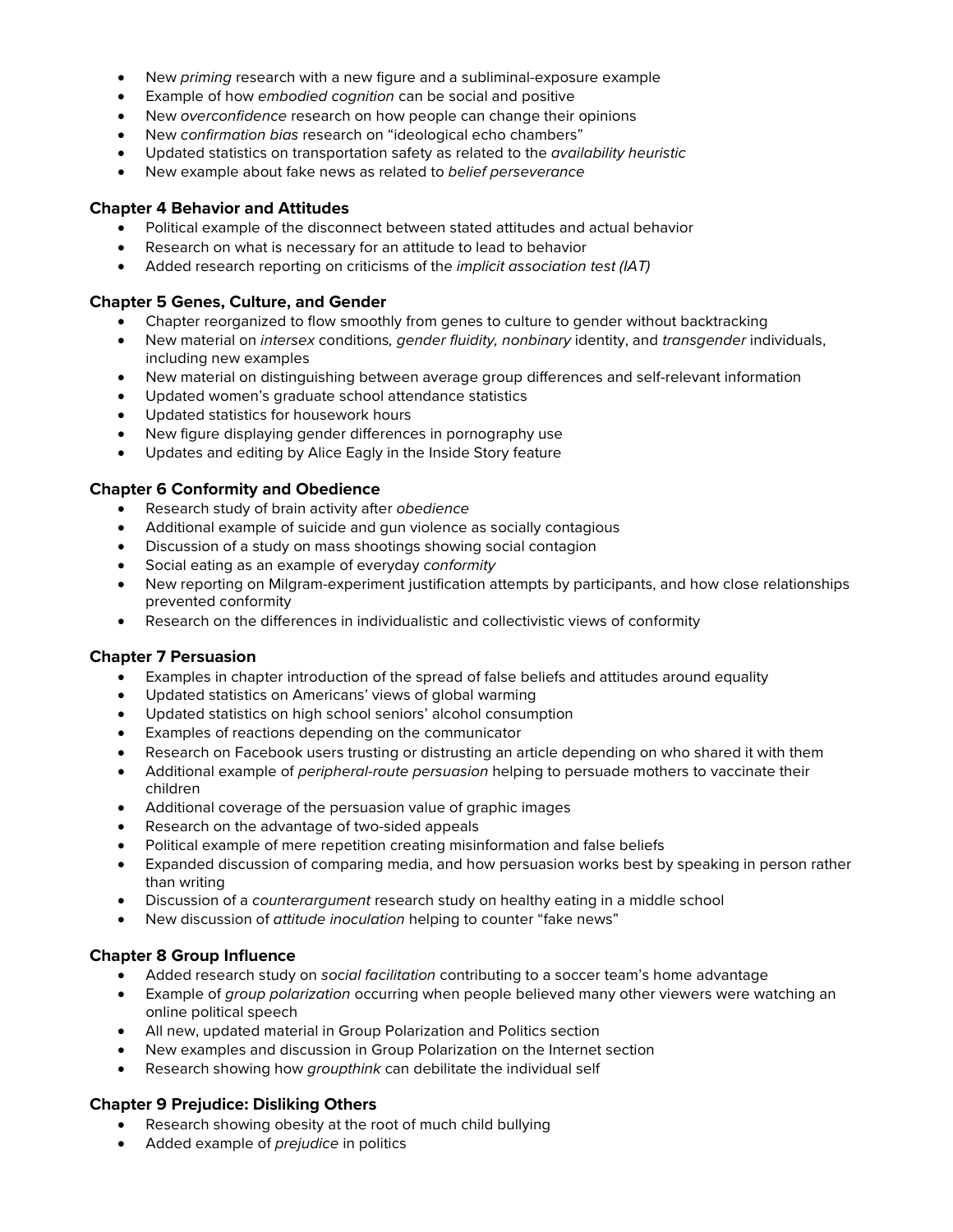- Basketball example of stereotype generalizations sometimes being true
- Example of how strong beliefs can exaggerate reality
- Added discussion of criticisms of the *Implicit Association Test (IAT)*
- Updated statistics on racial prejudice, hate crime incidents, and White nationalist views
- Many new examples of favoritism in employment *discrimination*
- New reporting on *implicit-bias* training for police and in the political arena
- Research showing Americans supporting equal gender work roles while still believing in differing gender traits
- New reporting on *hostile sexism* and *benevolent sexism*
- Studies showing faculty prefer female job candidates
- Updated statistics on worldwide gender discrimination
- Statistics from 23 countries on attitudes toward transgender individuals, and worldwide anti-gay attitudes
- Discussion and statistics on job discrimination against gays and transgender people
- Updated U.S. statistics on support for gay marriage
- Statistics on harassment of transgender people at school and on those evicted from their family homes
- Updated U.S. statistics on gay and lesbian teen and transgender suicide rates, with new research showing fewer suicides in states where same-sex marriage has been legalized
- Research showing how those who strongly support ethnic tolerance can display intolerance and discrimination toward those who disagree with them
- New section on hate speech and hate crimes
- Study on how media may strengthen stereotypes, with focus on portrayals of Muslims
- Research example of a door-to-door conversation technique reducing prejudice
- Added research study showing that individuals differ in *own-race bias*

# **Chapter 10 Aggression: Hurting Others**

- Updated U.S. crime statistics
- Additional discussion about American mass shootings and mental illness
- Analysis of studies confirming that alcohol consumption is associated with higher levels of aggression especially among men
- Updated U.S. statistics on violent crime and murder involving alcohol
- New studies on testosterone and aggression
- New studies with examples of *relative deprivation*
- Added examples of aggressive cues related to anger
- Added statistics on U.S. number of firearms and gun murders compared with other high-income countries
- Reporting on 130 studies across 10 countries showing laws restricting firearm sales producing reductions in gun crimes
- Study showing "right-to-carry" states experiencing more violent crime
- Research showing the connection between sexually explicit/violent movie watching and dating sexual violence; how pornography viewing makes people more likely to be sexually aggressive
- Experiment with children exposed to a PG movie either with guns or without guns and how they later played with toy guns and a real, unloaded handgun
- Updated U.S. statistics on number of video game players
- Research showing evidence of the link between violent video games and aggression and fewer prosocial acts
- New example of *catharsis* where "rage rooms" are becoming popular
- Research showing how aggressive behavior spreads in social groups through modeling
- New examples of how to reduce aggression

### **Chapter 11 Attraction and Intimacy: Liking and Loving Others**

- Research showing how *mere exposure* by reading can change attitudes
- Study showing that too much exposure can have a negative effect
- Discussion and research example about online dating sites using similarity as a basis for matching
- Studies showing how *passionate love* involves the same brain reward pathways as addictions to substances
- Research revealing how *anxiously attached* people can become anxiously attached to their smartphones
- Study revealing what relationship "deal-breakers" are for college students, with the underlying issue being *equity*
- New example from *self-disclosure* research on ways to feed intimacy by talking about emotions and views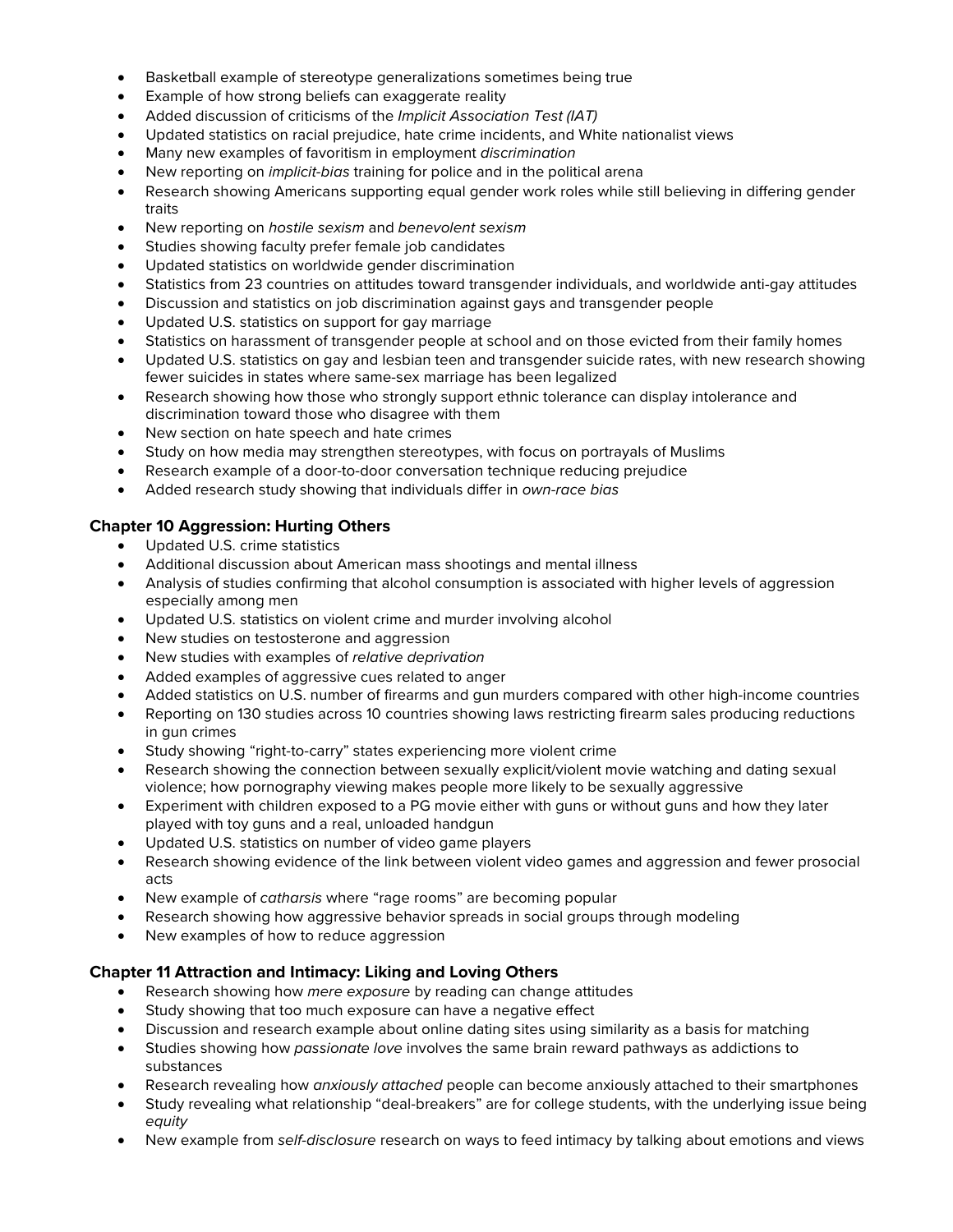- Research showing that couples report more relationship satisfaction when their partner understands their perspective in a disagreement
- Introduction of the evolutionary psychology term the "mate-ejection module"

## **Chapter 12 Helping**

- New research examples of how helping others aids a person to find meaning in life, improves mood and physical health, and boosts the immune system
- Research showing how "extraordinary altruists" have a larger-than-average amygdala
- Study indicating that sunny days trigger more tips to taxi drivers
- New example of how empathy-induced altruism can feed favoritism, injustice, and indifference to the larger common good, and introduction of Batson's strategy of "rational compassion"
- New discussion about learning to assume responsibility through training programs
- Research showing that the personality trait of agreeableness best predicts willingness to help, and callous traits (psychopathy) predict less willingness to help
- Added section on how status and social class affects *altruism*
- Further example of helping and religious engagement
- Example of a "dynamic norm" versus a "static norm"

### **Chapter 13 Conflict and Peacemaking**

- New example of Cape Town's water-depletion emergency
- Research showing how threats (terrorist bombings, pandemic disease) can increase competition
- New political polarization research in Mirror-Image Perceptions section
- Newer studies show the correlation between contact and positive attitudes
- Study showing that highlighting genetic differences between ethnic groups contributes to violence risk, while learning about genetic similarities helps foster peace
- Research showing that when at an impasse, simply going for a walk and experiencing movement synchrony can help engender cooperation

### **Chapter 14 Social Psychology in the Clinic**

- Addition of a survey of practicing clinicians showing that none believed their performance was below the 50th percentile
- Added meta-analysis showing there was only a weak correlation between clinicians' confidence in their judgments and their accuracy
- Research revealing that loneliness increases in later life, but is more emotionally painful in earlier adulthood
- Added statistics on Canadian, Australian, and European multiplication of one-person households, and the appointment of a British "Minister for Loneliness"
- Studies revealing that face-to-face interaction appears to better relieve loneliness than electronic connection
- Statistics on likelihood of premature death for people who are socially isolated, live alone, or are lonely
- Longitudinal study revealing that women living in poor neighborhoods were 39% more likely to die of cancer than those in better-off areas
- Study showing that with more U.S. income inequality come higher rates of death from suicide and heart disease; other studies showing as U.S. income inequality continues to rise, White Americans' death rate during midlife increased but declined in countries with less income discrepancy
- Two studies finding that teens are happier when face-to-face with their friends, and those who spent more time on Facebook felt less happy

### **Chapter 15 Social Psychology in Court**

- Study revealing that mistaken identification by confident witnesses is involved in nearly 3 out of 4 cases of innocent people exonerated by DNA evidence
- New research on child witnesses
- Research on better eyewitness accuracy when police follow certain procedures
- Research showing "enhanced interrogation" techniques are ineffective
- Study revealing mock jurors perceive sexual assault victims have more control over the situation
- Study on ratings of defendants through photographs predicted which defendants had received the death penalty
- New statistics and expanded discussion on the disparity between Black and White men's and juveniles' sentences